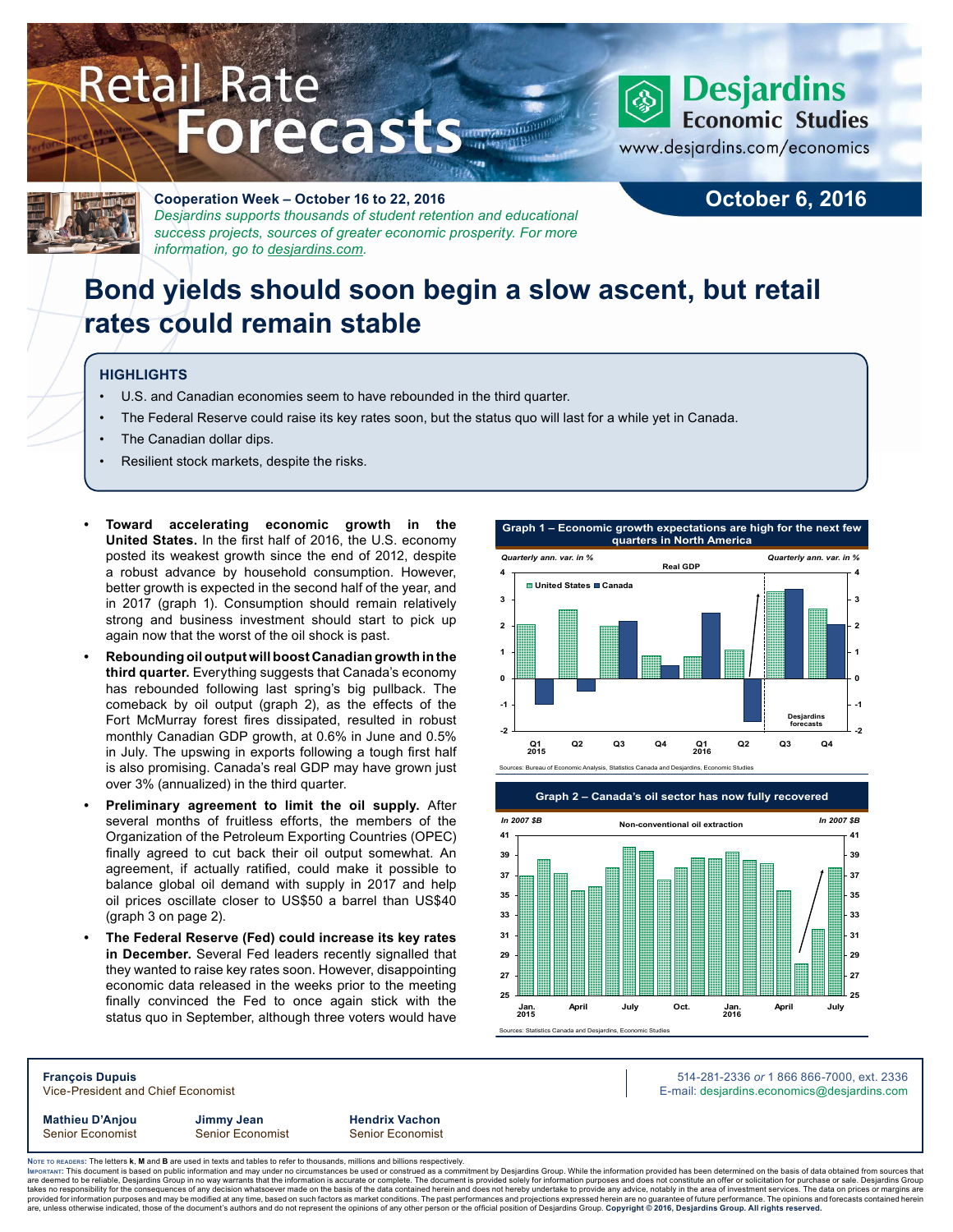

wanted to see immediate monetary firming. The door is now wide open for an increase in December, unless the U.S. election on November 8 or another event triggers a sharp deterioration in the economic outlook. In Canada, everything suggests the status quo will persist for quite some time.

- **• Toward a slight rise in bond yields.** Some central banks seem less at ease with the extremely low or even negative interest rates seen in advanced countries. As inflation should come up in the next few months, and the Fed should start—very slowly—to raise its key rates again, bond yields should also start a slight uptrend shortly.
- **• Few impacts on retail rates expected.** As the posted retail rates did not really react to the latest drops by bond yields, they will likely also ignore the slight rise in bond yields we are expecting in the coming quarters. The lack of monetary firming in Canada and the fact that bond yields will stay very low prompt us to continue to expect Canadian retail rates to remain very stable (graph 4).



OPEC: Organization of the Petroleum Exporting Countries; mbd: millions of barrels per day Sources: Agence internationale de l'énergie and Desjardins, Economic Studies



Sources: Datastream and Desjardins, Economic Studies

### **Table 1 Forecasts : Retail rate**

|                                | <b>Discount</b><br>Prime rate (1)<br>rate $(1)$ |               | Mortgage rate (1) |               |               | Term savings (1) (2) |               |               |  |
|--------------------------------|-------------------------------------------------|---------------|-------------------|---------------|---------------|----------------------|---------------|---------------|--|
|                                |                                                 |               | 1 year            | 3 years       | 5 years       | 1 year               | 3 years       | 5 years       |  |
| <b>Realized - End of month</b> |                                                 |               |                   |               |               |                      |               |               |  |
| April 2016                     | 0.75                                            | 2.70          | 3.14              | 3.39          | 4.74          | 0.85                 | 1.15          | 1.50          |  |
| May 2016                       | 0.75                                            | 2.70          | 3.14              | 3.39          | 4.74          | 0.85                 | 1.15          | 1.50          |  |
| June 2016                      | 0.75                                            | 2.70          | 3.14              | 3.39          | 4.74          | 0.85                 | 1.15          | 1.50          |  |
| <b>July 2016</b>               | 0.75                                            | 2.70          | 3.14              | 3.39          | 4.74          | 0.85                 | 1.15          | 1.50          |  |
| August 2016                    | 0.75                                            | 2.70          | 3.14              | 3.39          | 4.74          | 0.85                 | 1.15          | 1.50          |  |
| Sept. 2015                     | 0.75                                            | 2.70          | 3.14              | 3.39          | 4.74          | 0.85                 | 1.15          | 1.50          |  |
| August 31, 2016                | 0.75                                            | 2.70          | 3.14              | 3.39          | 4.74          | 0.85                 | 1.15          | 1.50          |  |
| <b>Forecasts</b>               |                                                 |               |                   |               |               |                      |               |               |  |
| End of quarter                 |                                                 |               |                   |               |               |                      |               |               |  |
| 2016: Q4                       | $0.50 - 1.00$                                   | $2.45 - 2.95$ | $2.89 - 3.39$     | $3.14 - 3.64$ | 4.49-4.99     | $0.60 - 1.10$        | $0.90 - 1.40$ | $1.25 - 1.75$ |  |
| 2017: Q1                       | $0.50 - 1.00$                                   | $2.45 - 2.95$ | $2.89 - 3.39$     | $3.14 - 3.64$ | 4.49-4.99     | $0.60 - 1.10$        | $0.90 - 1.40$ | $1.25 - 1.75$ |  |
| 2017: Q2                       | $0.50 - 1.00$                                   | $2.45 - 2.95$ | $2.89 - 3.39$     | $3.14 - 3.64$ | 4.49 - 4.99   | $0.60 - 1.10$        | $0.90 - 1.40$ | $1.25 - 1.75$ |  |
| 2017: Q3                       | $0.50 - 1.00$                                   | $2.45 - 2.95$ | $2.89 - 3.39$     | $3.14 - 3.64$ | 4.49-4.99     | $0.60 - 1.10$        | $0.90 - 1.40$ | $1.25 - 1.75$ |  |
| End of year                    |                                                 |               |                   |               |               |                      |               |               |  |
| 2017                           | $0.25 - 1.25$                                   | $2.20 - 3.20$ | $2.75 - 3.55$     | $3.00 - 3.80$ | 4.35-5.15     | $0.45 - 1.25$        | $0.75 - 1.55$ | $1.10 - 1.90$ |  |
| 2018                           | $0.50 - 1.50$                                   | $2.45 - 3.45$ | $2.85 - 3.65$     | $3.30 - 4.10$ | $4.40 - 5.20$ | $0.50 - 1.30$        | $0.80 - 1.60$ | $1.15 - 1.95$ |  |
| 2019                           | $0.25 - 1.25$                                   | $2.20 - 3.20$ | $2.60 - 3.40$     | 2.95-3.75     | $4.35 - 5.15$ | $0.55 - 1.25$        | $0.75 - 1.55$ | $1.10 - 1.90$ |  |

Note: Forecasts are expressed as ranges. (1) End of quarter forecasts; (2) Non-redeemable (annual). Source: Desjardins, Economic Studies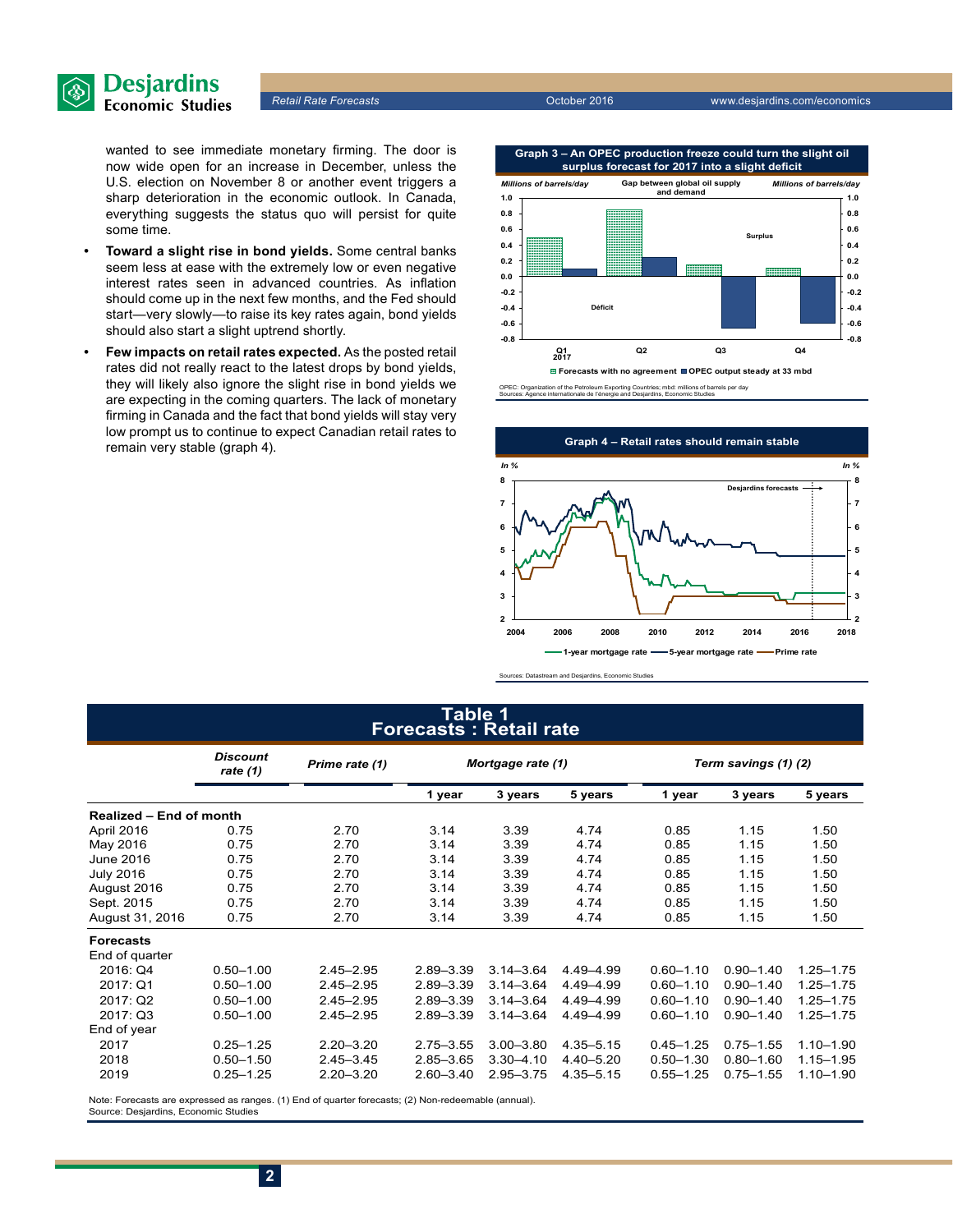# **Burnalist Desjardins**

# **CANADIAN DOLLAR The Canadian dollar dips slightly**

- The Canadian dollar has stayed below the US\$0.77 (CAN\$1.30/US\$) mark in recent weeks. The slight dip from previous weeks is mainly due to an upswing in concern over Canada's economy and the likelihood of another key rate cut. This was fuelled by the release of some disappointing data, and the Bank of Canada's more cautious stance. Oil's comeback to close to US\$50/barrel was therefore not enough to give the loonie some new momentum (graph 5). That being said, if crude prices had not gone up recently, the loonie would no doubt have depreciated further.
- The fact that the Federal Reserve once again opted for the status quo in September and reviewed the outlook for its future monetary policy trajectory limited the U.S. dollar's rise. The currency also had trouble finding lasting support in the U.S. economic numbers, which often sent mixed signals.
- The euro seems to have found a new comfort zone around US\$1.12 (graph 6). The European Central Bank did not announce further measures in September, instead saying it was going to analyze its ability to complete the existing measures. In other words, there is nothing to justify a drop by the euro. The latest economic figures are consistent with continued moderate growth in the euro zone.
- Forecasts: With the interest rate increase forecast in the United States for December, the U.S. dollar should see the year out with a roar. This momentum should persist for a few quarters if further rate increases are ordered in 2017. The Canadian dollar could lose a little more ground by the end of the year. Next year, a rise by oil to around US\$60 a barrel and improved Canadian economic data should allow the loonie to return to the US\$0.78 (CAN\$1.28/US\$) mark.





| <b>Determinants</b>   | Short-term | Long-term |
|-----------------------|------------|-----------|
| Oil prices            |            |           |
| Metals prices         |            |           |
| Interest rate spreads |            |           |

#### **Table 2 Forecasts: currency**

|                                                                             | 2015   |        | 2016   |                |        |        |  | 2017            |              |                 |        |
|-----------------------------------------------------------------------------|--------|--------|--------|----------------|--------|--------|--|-----------------|--------------|-----------------|--------|
| End of period                                                               | Q3     | Q4     | Q1     | Q <sub>2</sub> | Q3     | Q4f    |  | Q <sub>1f</sub> | Q2f          | Q <sub>3f</sub> | Q4f    |
| US\$/CAN\$                                                                  | 0.7510 | 0.7225 | 0.7689 | 0.7737         | 0.7617 | 0.7550 |  | 0.7550          | 0.7600       | 0.7700          | 0.7800 |
| CANS/USS                                                                    | 1.3315 | 1.3841 | 1.3006 | 1.2925         | 1.3129 | 1.3245 |  | 1.3245          | 1.3158       | 1.2987          | 1.2821 |
| CAN\$/€                                                                     | 1.4863 | 1.5035 | 1.4820 | 1.4359         | 1.4754 | 1.4437 |  | 1.4437          | 1.4211       | 1.4156          | 1.4103 |
| US\$/€                                                                      | 1.1162 | 1.0863 | 1.1395 | 1.1110         | 1.1238 | 1.0900 |  | 1.0900          | 1.0800       | 1.0900          | 1.1000 |
| US\$/£                                                                      | 1.5148 | 1.4739 | 1.4373 | 1.3368         | 1.2990 | 1.2800 |  | 1.2800          | 1.2800       | 1.3100          | 1.3300 |
| Sources: Datastream, Federal Reserve Board and Desjardins, Economic Studies |        |        |        |                |        |        |  |                 | f: forecasts |                 |        |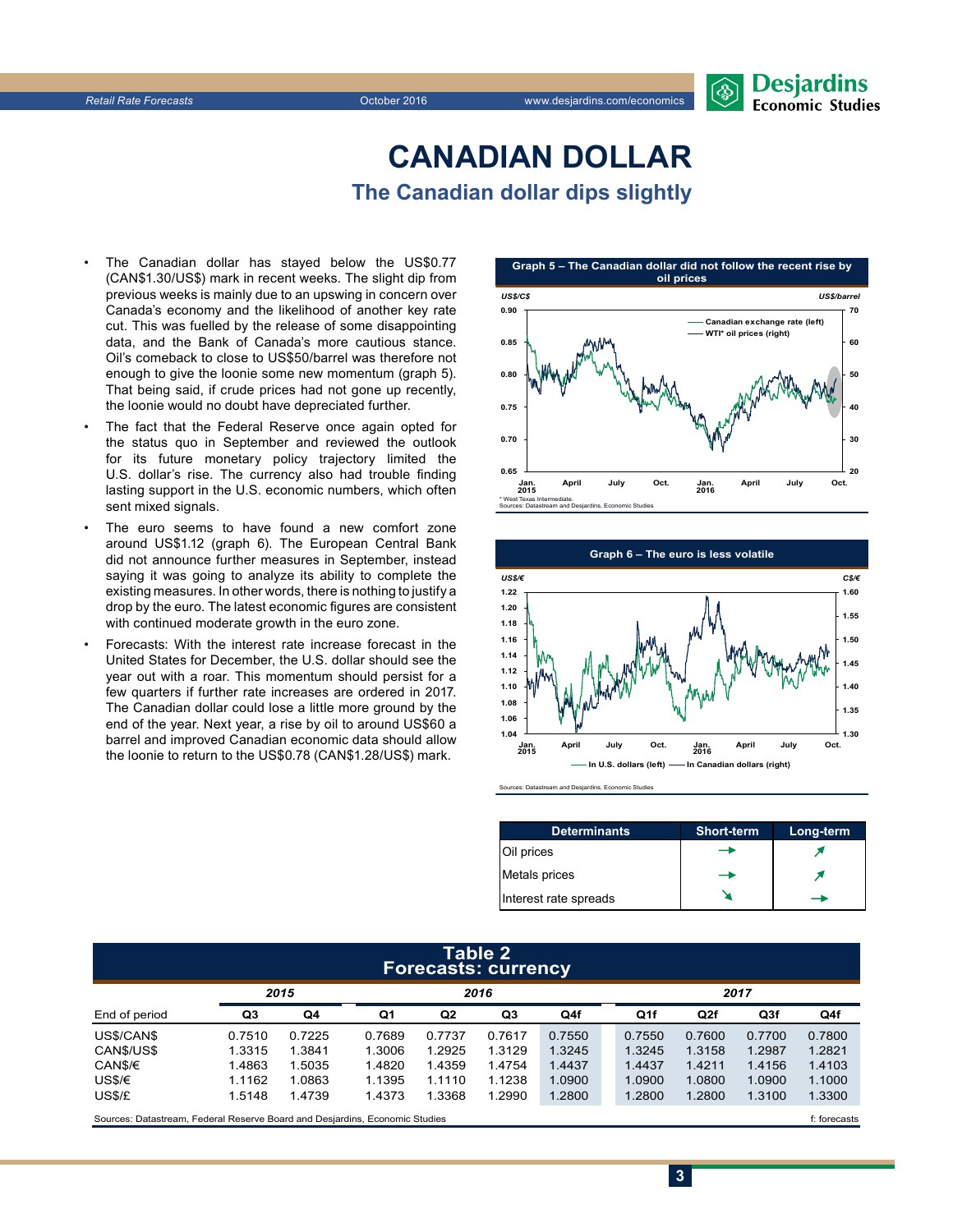



**ASSET CLASSES RETURN**

**Resilient stock markets, despite the risks**

- **• Stock markets have exhibited such degree of resilience in the face of shocks, that they have given the impression of an uneventful recent period** (graph 7). Most of the stock indexes were flat following the summer's post-Brexit rebound. Yet, there was no shortage of events likely to trigger volatility. Federal Reserve (Fed) officials have notched up their tone on the imminence of tightening, which is normally something stock markets don't receive well. The European Central Bank (ECB) and Bank of Japan (BoJ) were not as aggressive as anticipated in their latest announcements, at least leading to some speculation that they might have exhausted their resources. The prospect of a slightly lower degree of stimulus than in the last few years could have scared stock market investors. Even the fears of a new financial crisis inspired by the recent Deutsche Bank problems did not have a lasting impact on stock markets, any more than Donald Trump's rise in the polls up until the first presidential debate.
- **• Nonetheless, this resilience was somewhat artificial.** In the United States, equities have deviated from the trend dictated by profits (graph 8), and the S&P 500's good performance has been essentially due to its price-earnings ratio rising to ever higher levels. Once again, the impact of highly stimulating monetary policies worldwide, which maintain the appeal of risk assets, is clear. We should also note that low oil prices have penalized profits heavily recently, hurting shares in this sector. The current gradual rise in oil prices, and the efficiency gains of U.S. oil producers, nonetheless suggest that the large drops in the sector's profits are behind us. We also expect the bond curve to stop flattening, which should bring in some relief for bank profits in 2017. All in all, we think the U.S. stock market will see better days for profits. This should help it post another gain next year, in the order of 8.5% after this year's forecast 9.5% return.
- **• Canadian stock market remains poised to end the year with a very solid performance.** Our target for 2016 is 15.0%, followed by 9.5% next year. The two heavyweights of the S&P/TSX did most of the lifting this year. The energy component is up 24% from January 1, while the materials segment has jumped 45% (graph 9). This is a complete reversal from 2015, when the two sectors were primarily responsible for the index's 8.3% decline in return. The expected slow rise in oil prices will provide support to Canada's stock market in the coming months, but we cannot expect as buoyant returns as we have seen so far this year. Canada's economy remains fragile. Businesses seem to be opting to pay dividends instead of investing (graph 10); this could hurt their competitiveness and their ability to generate profits. Although the Canadian dollar should stay low in the near term, exporters will not benefit from the strong depreciation current they enjoyed in 2014 and 2015. On the other hand, monetary and, in particular, fiscal policies will